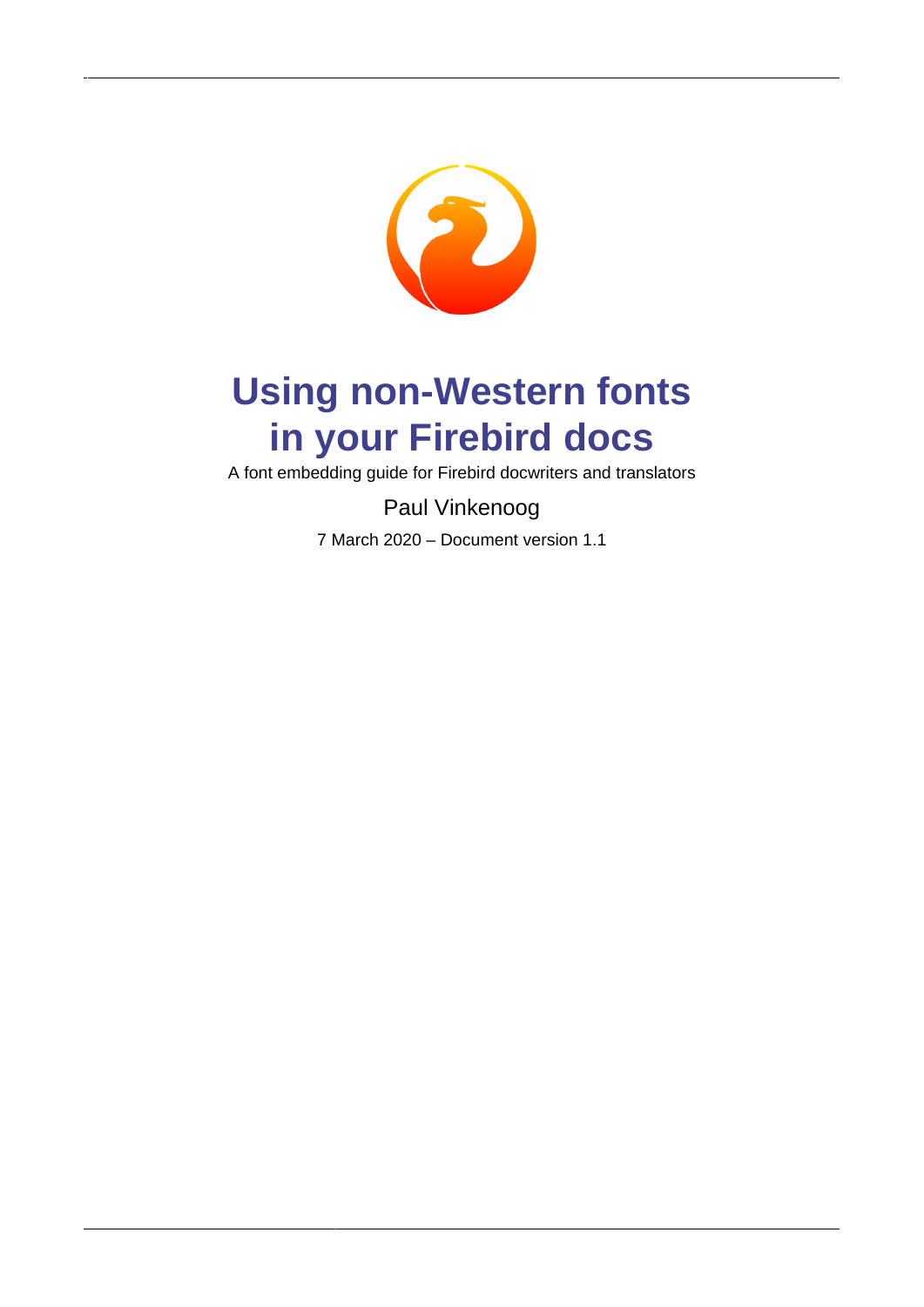### **Table of Contents**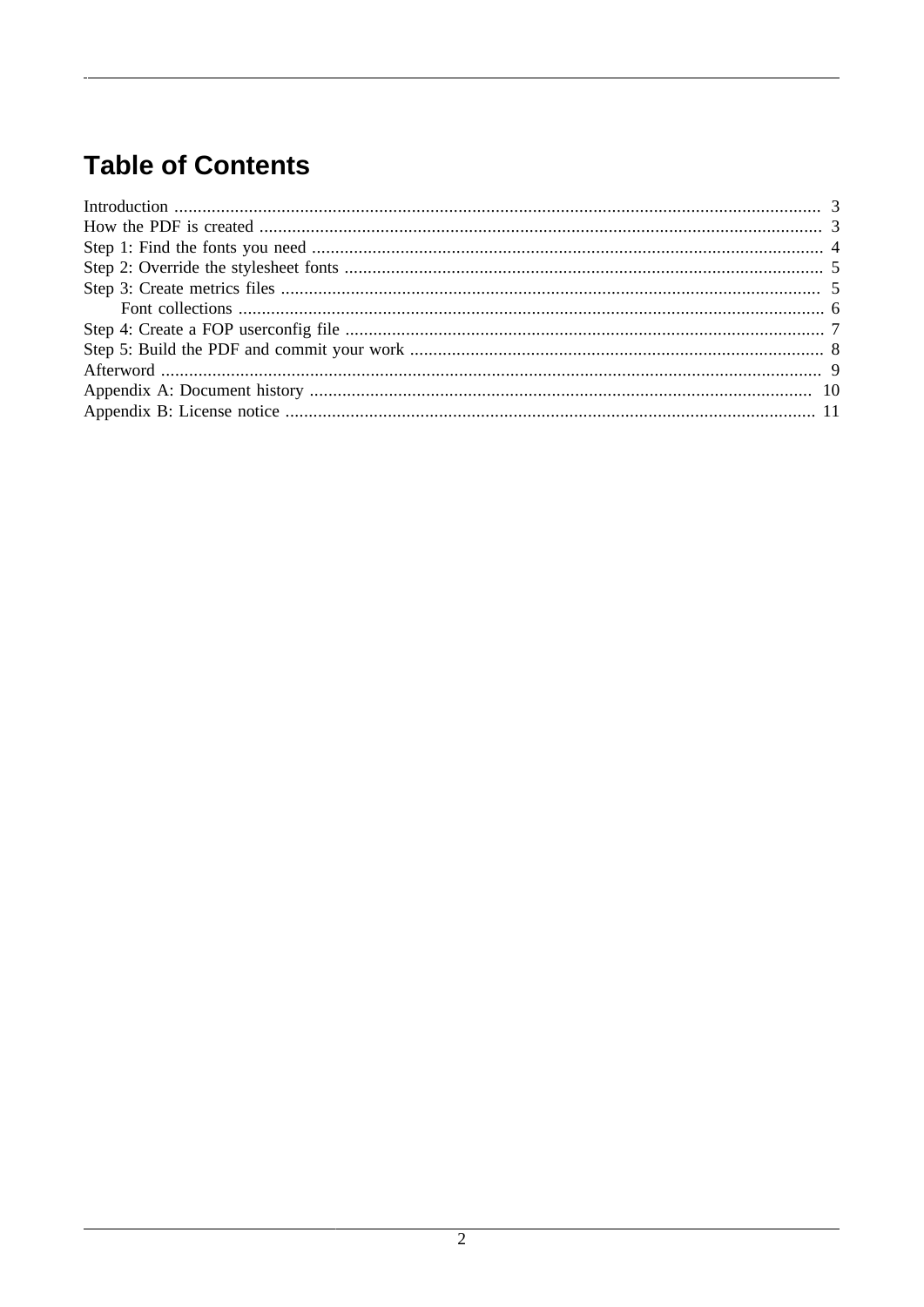### **Introduction**

<span id="page-2-0"></span>If you use non-Western characters in your Firebird documentation, the HTML version will probably look fine – modern browsers can display any language and script, as long as the necessary fonts are present on the user's machine. But making the PDF version come out right requires a number of extra steps. This is what you have to do:

- 1. Find the fonts you need for body text, titles, and monospaced text.
- 2. Override the default (Western) fonts specified in the stylesheets.
- 3. Create *metrics files* for the fonts you're going to use.
- 4. Create a *FOP userconfig file* with font embedding instructions.
- 5. Build the PDF and if everything works as intended, commit the results of steps 2–4 to git.

If you are the first person in the Firebird documentation project to write in a certain language, you'll have to complete all of the above steps. Otherwise you can use the existing setup, but you may have to edit the FOP userconfig file because font file locations can differ from system to system. See the ["Important" box](#page-6-1) in the section on Step 4.

<span id="page-2-1"></span>It is assumed that you already know how to create and edit DocBook XML files in your own language and save them in a Unicode encoding, e.g. in UTF-8. XMLMind, SciTE, Windows Notepad and others have no problem with this (XMLMind saves in UTF-8 by default). ConText can only save Unicode as UTF-16, but as far as I know this poses no problem for the build tools.

### **How the PDF is created**

To better understand the effects of the steps you're going to take, here's a brief overview of how your DocBook source is converted to a PDF file.

#### *First stage: DocBook* -> *XSL-FO*

A so-called *XSL transformer* by the name of Saxon reads the DocBook XML source, converts it to *XSL-FO* format, and saves it in the manual/inter/fo tree. The FO in XSL-FO stands for *Formatting Objects*. Like DocBook, this is an XML format, but presentation-oriented. Below is a typical chunk of XSL-FO:

```
<fo:block keep-together="always" margin-left="0pc"
           font-family="sans-serif,Symbol,ZapfDingbats">
   <fo:block font-family="sans-serif" font-weight="bold" 
             keep-with-next.within-column="always"
             space-before.minimum="0.8em" space-before.optimum="1.0em"
             space-before.maximum="1.2em" 
             color="darkblue" text-align="start">
     <fo:block font-size="19.8pt">SQL Syntax</fo:block>
   </fo:block>
</fo:block>
```
To learn *how* we want each piece of DocBook converted to XSL-FO, Saxon also loads the transformation stylesheets. The default DocBook stylesheets are downloaded by the build, and our own customisations are in src/docs/xsl.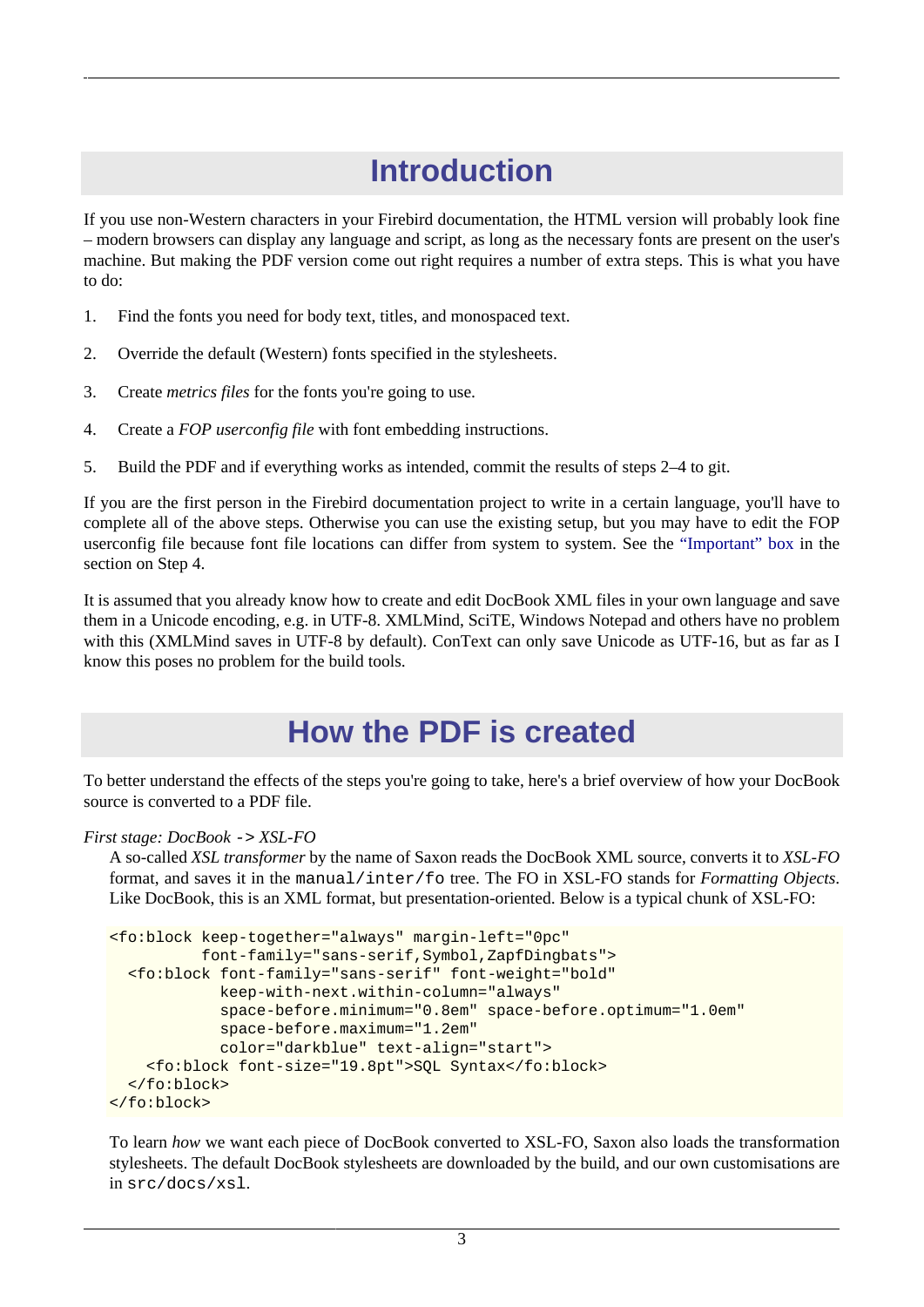This first stage, the DocBook -> XSL-FO transformation, is executed by the docbookFo build target. If you give a "**gradlew docbookPdf...**" command, the docbookFo target is called internally, but you can also call it explicitly to generate only the XSL-FO file and not the PDF.

#### *Second stage: XSL-FO* -> *PDF*

The XSL-FO file is converted to PDF by another tool, Apache FOP (*Formatting Objects Processor*). The result is stored in the build/pdf-baseName tree. Stylesheets don't enter into this, nor does the original DocBook source.

This stage is represented by the docbookPdf build target.

The sections to come will guide you through the steps listed in the Introduction. This table shows where each of them affects the DocBook-to-PDF build process:

| <b>Step</b>                          | <b>Description</b>          | <b>Affects</b>                                  |
|--------------------------------------|-----------------------------|-------------------------------------------------|
|                                      | Finding the fonts you need  | (preparatory step)                              |
| 2<br>Overriding the stylesheet fonts |                             | Stage 1: XSL-FO generation                      |
| 3                                    | Creation of metrics files   | Stage 2: PDF production                         |
| 4<br>Creation of FOP userconfig file |                             | Stage 2: PDF production                         |
| 5                                    | PDF building and committing | $(\text{final step} - \text{the build itself})$ |

### **Step 1: Find the fonts you need**

<span id="page-3-0"></span>The DocBook stylesheets distinguish six font "families": for body, title, monospaced, symbol, dingbat and "sans" (= sans-serif) text. They are defined as follows:

| body.font.family                  | $=$ serif              |
|-----------------------------------|------------------------|
| title.font.family                 | $=$ sans-serif         |
| monospace.font.family = monospace |                        |
| symbol.font.family                | = Symbol, ZapfDingbats |
| dingbat.font.family               | $=$ serif              |
| sans.font.family                  | $=$ sans-serif         |

The sans.font.family isn't used in practice; it is only listed for completeness. The symbol and dingbat families should probably not be changed. That leaves you with the body, title and monospace families to find suitable fonts for.

For English and other Western languages, "serif" translates to Times New Roman in the PDF, "sans-serif" to Helvetica/Arial, and "monospace" to Courier. These fonts, as well as the Symbol font, are supported by all Adobe PDF readers. That's why Western docwriters don't have to take any special measures to get their language represented correctly. But most non-Western characters aren't present in the Adobe standard fonts. If you don't supply the fonts yourself, the tools will build the PDF without complaints, but every character not present in the standard font will be replaced with a "#", making your text look like this: #### ##### #######################

It is advised that you choose fonts that are widely present on computer systems in your country. Metrics and configuration files are committed to CVS and can be reused by every doc builder, but the font files themselves are not. They must be present – and locatable – on the user's system every time a PDF is built. (Note: only when it's *built*, not when it's *read*!)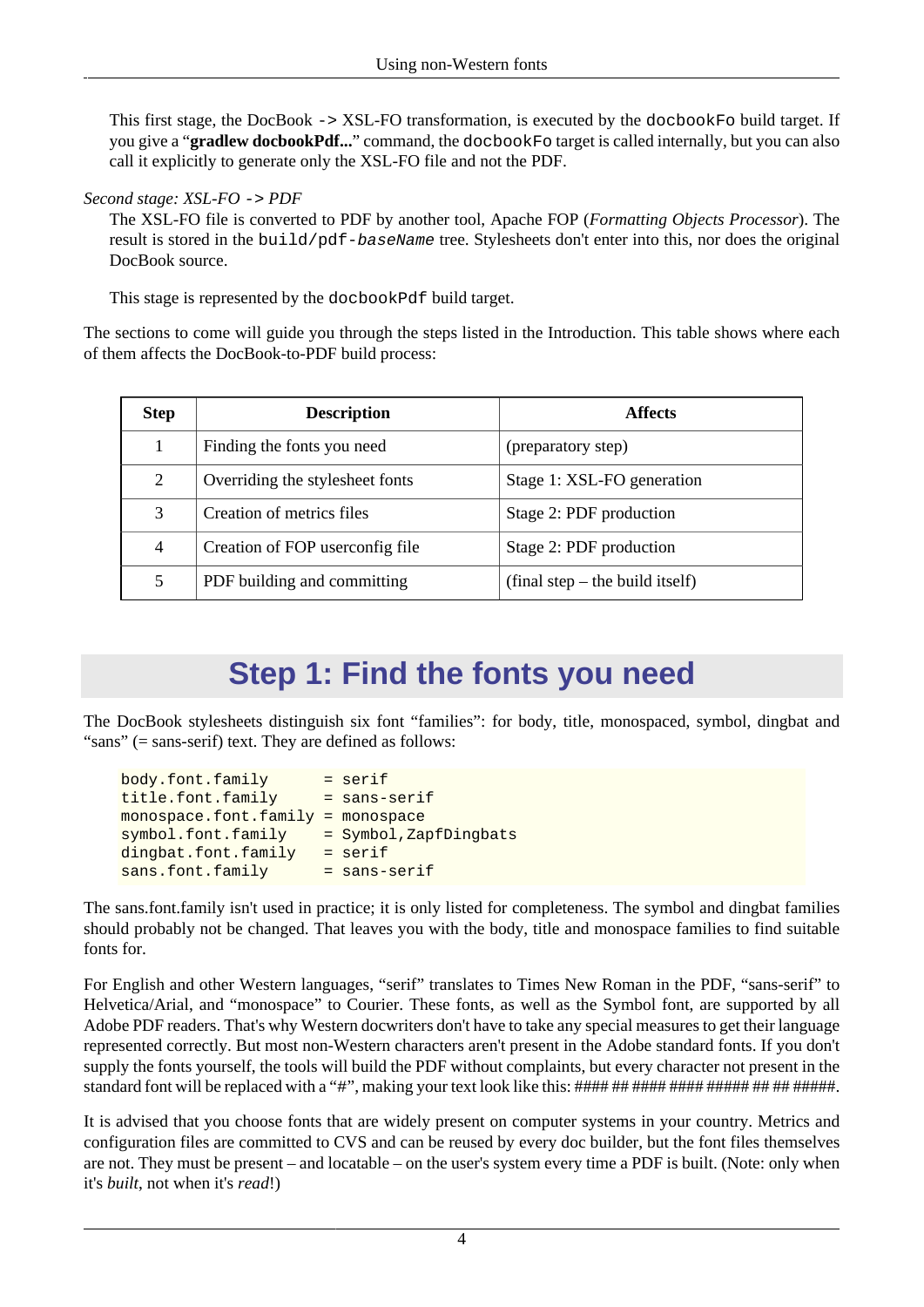If your language or script doesn't make a distinction between serif and sans-serif fonts, feel free to pick the same font for the body and title families – or use another distinction which is appropriate in your language. But do try to use another font for the monospace family, even if the difference between proportional (variable-width) and monospaced (fixed-width) fonts is meaningless in your situation. The point is that monospaced text is often used within sentences, to make certain words stand out from the rest.

Every font chosen should support these styles and weights: normal, italic, bold, and bold italic. (Again, in as far as these are valid concepts in your language.) Sometimes these variations are housed in one single font file, sometimes they are distributed over up to four files. Only Type 1 and TrueType fonts can be used.

Because of the tremendous differences between the world's many languages and scripts, it's impossible to give any more specific instructions here. But feel free to discuss any problems or questions regarding this on the firebird-docs list.

<span id="page-4-0"></span>Once you've decided on the fonts to use, make a note of the file locations. TrueType font files typically have the extension .ttf, TrueType collections .ttc. Type 1 font files have extensions .pfb (the font itself) and .pfm (the metrics info). To embed Type 1 fonts, you need both the .pfb and the .pfm.

### **Step 2: Override the stylesheet fonts**

Any font configuration stuff is placed in the folder  $\text{config}/xx$ , where  $xx$  is your language code. If the folder doesn't exist yet, create it. Now edit the file fo-params.txt in this folder (if it doesn't exist, copy it from config). Suppose you are working on a Japanese setup and you've chosen the following fonts: MSGothic for titles, MSMincho for normal body text, and WPJapanese to replace monospaced text. You would then edit the relevant portion of manual/config/ja/fo-params.txt as follows:

```
body.font.family=MSMincho
title.font.family=MSGothic
monospace.font.family=WPJapanese
```
Make sure you uncomment each altered line, if necessary.

Now when the intermediate XSL-FO output is built for a Japanese document, it will contain references to these fonts instead of the default ones in the stylesheets. A piece of the .fo file may look like this:

```
<fo:block keep-together="always" margin-left="0pc"
           font-family="MSMincho,Symbol,ZapfDingbats">
   <fo:block font-family="MSMincho" font-weight="bold" 
             keep-with-next.within-column="always"
             space-before.minimum="0.8em" space-before.optimum="1.0em"
             space-before.maximum="1.2em" 
             color="darkblue" text-align="start">
     <fo:block font-size="19.8pt">...Japanese text here...</fo:block>
   </fo:block>
</fo:block>
```
<span id="page-4-1"></span>The next two steps will deal with the following stage: the creation of the PDF itself.

### **Step 3: Create metrics files**

For every non-standard font you use, a file with font metrics information must be generated. Apache FOP needs this information while performing the XSL-FO -> PDF conversion. You can create the metrics files with the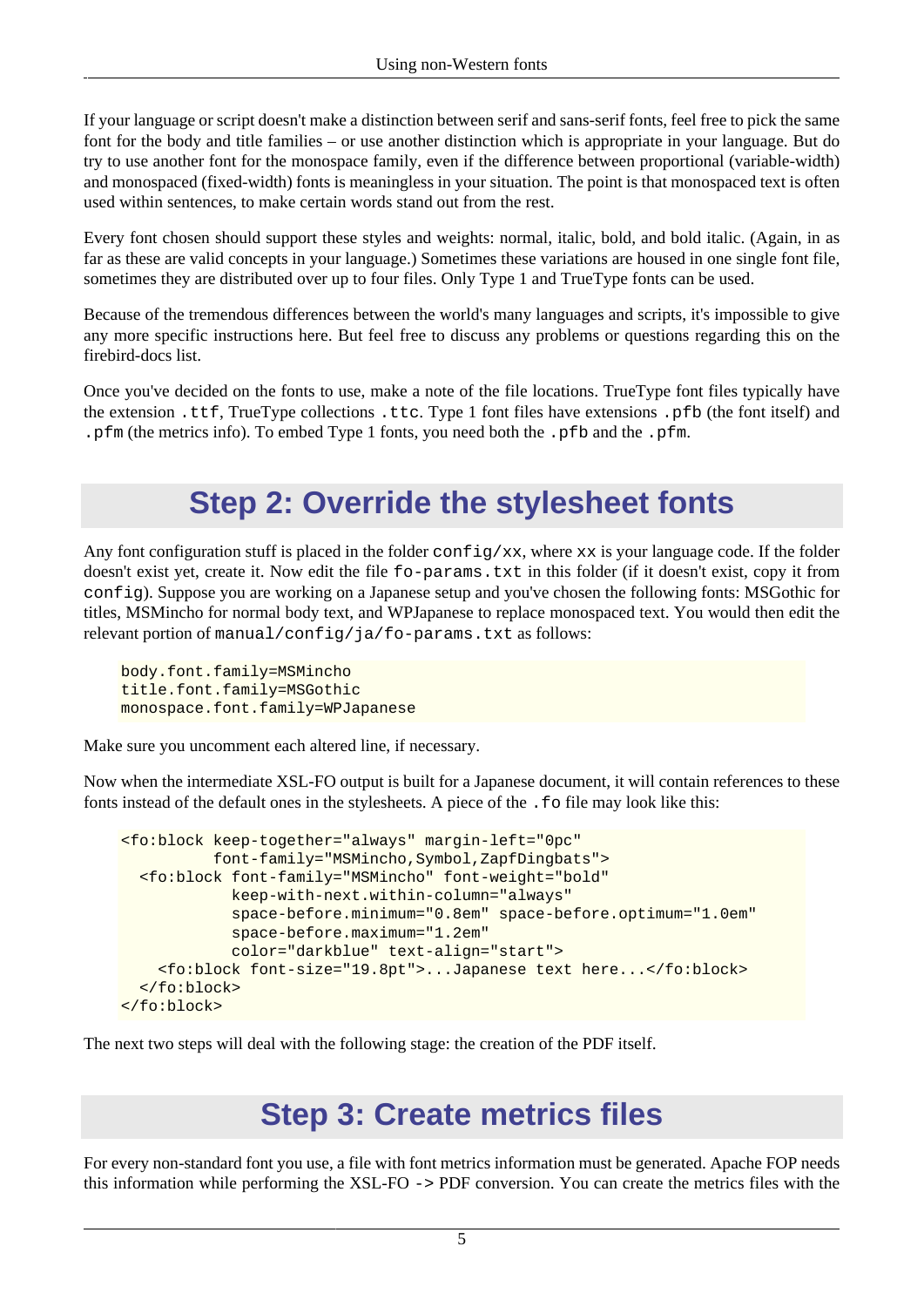t1Metrics and ttfMetrics targets in our build system. At the command prompt in the root of the firebirddocumentation project, type (on one line!):

```
gradlew ttfMetrics
   --fontFile=D:\Path\To\fontfile.ttf --metricsFileName=filename.xml
```
to build a TTF metrics file, or

```
gradlew t1Metrics
  --fontFile=D:\Path\To\fontfile.pfm --metricsFileName=filename.xml
```
for a Type 1 metrics file.

Please note:

- You must provide the full path to the font file, but only a file name for the metrics file. The metrics file will be placed in build/font-metrics. You will need to manually copy it to the appropriate language directory or directories in config.
- You are free in your choice of the metrics file's base name, but it's wise to make it indicative of the font.
- For the t1Metrics target, you must specify the .pfm file, not the .pfb.
- The second character of t1Metrics is the digit 1 (one), not the letter el.
- An additional parameter fontName exists to override the font name to use when embedding. For example the MS Mincho font will default to use MS-Mincho as the embedded name, but we override it to MSMincho.

Remember that you must repeat this step for every font you add. If the bold and/or italic variations reside in different files, you must also create a separate metrics file for each variation.

#### **Important**

Metrics files created with older version of FOP (which was part of our build tools until March 2020) are not usable with our current FOP version (2.4). If you have such files in your tree, regenerate them with the latest tool set. Notice however that performing a git update may already bring you the current metrics files.

### <span id="page-5-0"></span>**Font collections**

Some TrueType fonts are packed together in . ttc files (TrueType collections). The ttfMetrics target allows you to build metrics files for such fonts:

```
gradlew ttfMetrics --fontFile=D:\Path\To\collection.ttc 
   --ttcName=fontname --metricsFileName=filename.xml
```
There's an additional  $ttcName$  (font name) parameter. If the font name contains a space, make sure to enclose the value in double quotes. To find out which fonts are in a collection, call the ttfMetrics target without the  $t$ t $c$ Name parameter and with an additional  $i$ n $f$ o parameter, like this:

```
gradlew ttfMetrics --fontFile=D:\Path\To\collection.ttc
   --metricsFileName=filename.xml --info
```
This will result in a build failure, but just before that you'll find a list of all the fonts contained in the collection.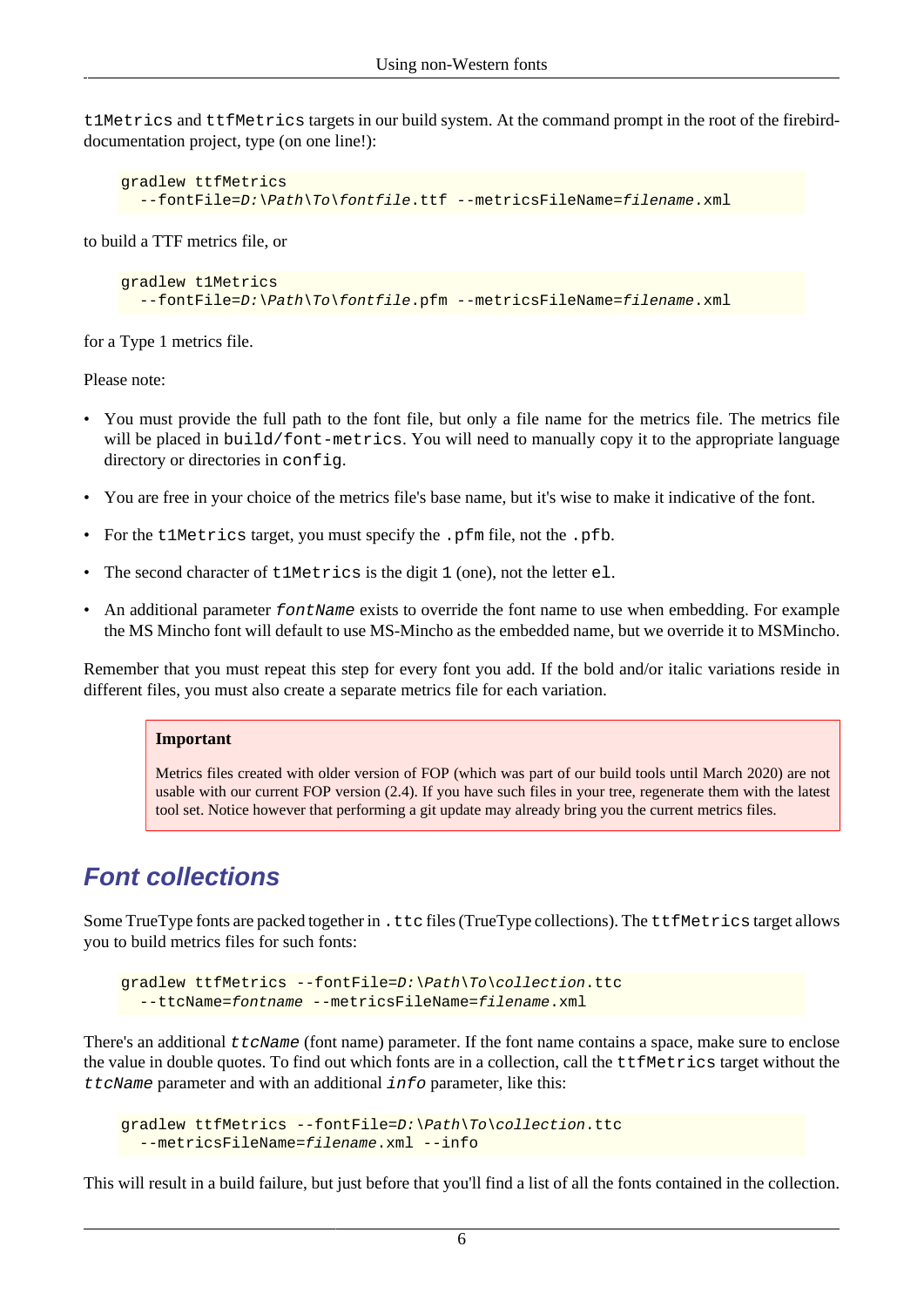### **Step 4: Create a FOP userconfig file**

<span id="page-6-0"></span>This is the most complicated step. You have to edit the fop-userconfig. xml file to tell FOP:

- which fonts (and variations) are to be included;
- where the font files can be found:
- where the metrics files can be found.

OK, let's go for it:

- 1. If necessary, copy fop-userconfig.xml from the general config dir into your language subdirectory  $(e.g. confiq/ia).$
- 2. Open the file in a text or XML editor and find the font-base entry. Replace "xx" in the value with your language code, so that the URL points to the correct config subdirectory. Uncomment the entry!
- 3. Now go on to the <fonts> element. You will find some commented-out example fonts already present.
- 4. Insert a <font> element for the first font to add:

```
<font metrics-url="msmincho.xml" kerning="yes"
       embed-url="file:///D:/WINNT/Fonts/MSMincho.ttf">
   <font-triplet name="MSMincho" style="normal" weight="normal"/>
</font>
```
Notes:

- metrics-url refers to the font metrics file you've created before, and which is in the same folder as fop-userconfig.xml.
- <span id="page-6-1"></span>• embed-url must be a URL pointing to the font file itself. Attention! For Type 1 fonts, you must specify the .pfb file here, not the .pfm like you did when creating the metrics file.

#### **Important**

Even if the entire setup already exists, it may be necessary to edit the embed-url, as it is possible that you have the font in another location than the person who committed the setup to CVS. Other than that, no configuration changes should be necessary.

- The font-triplet name must be the same as the name you used in fo-params.txt to override the default font.
- 5. Now you have to add information for the bold, italic, and bold-italic variations of the font. Often these come from different font files and you will have generated separate metrics files for them. If that is indeed the case, each variation gets its own  $\le$  font  $\ge$  entry, e.g. for bold-italic:

```
<font metrics-url="msmincho-bi.xml" kerning="yes"
       embed-url="file:///D:/WINNT/Fonts/MSMinchoBI.ttf">
   <font-triplet name="MSMincho" style="italic" weight="bold"/>
</font>
```
Note that the font-triplet name must be the same for each variation: the name you used in foparams.txt.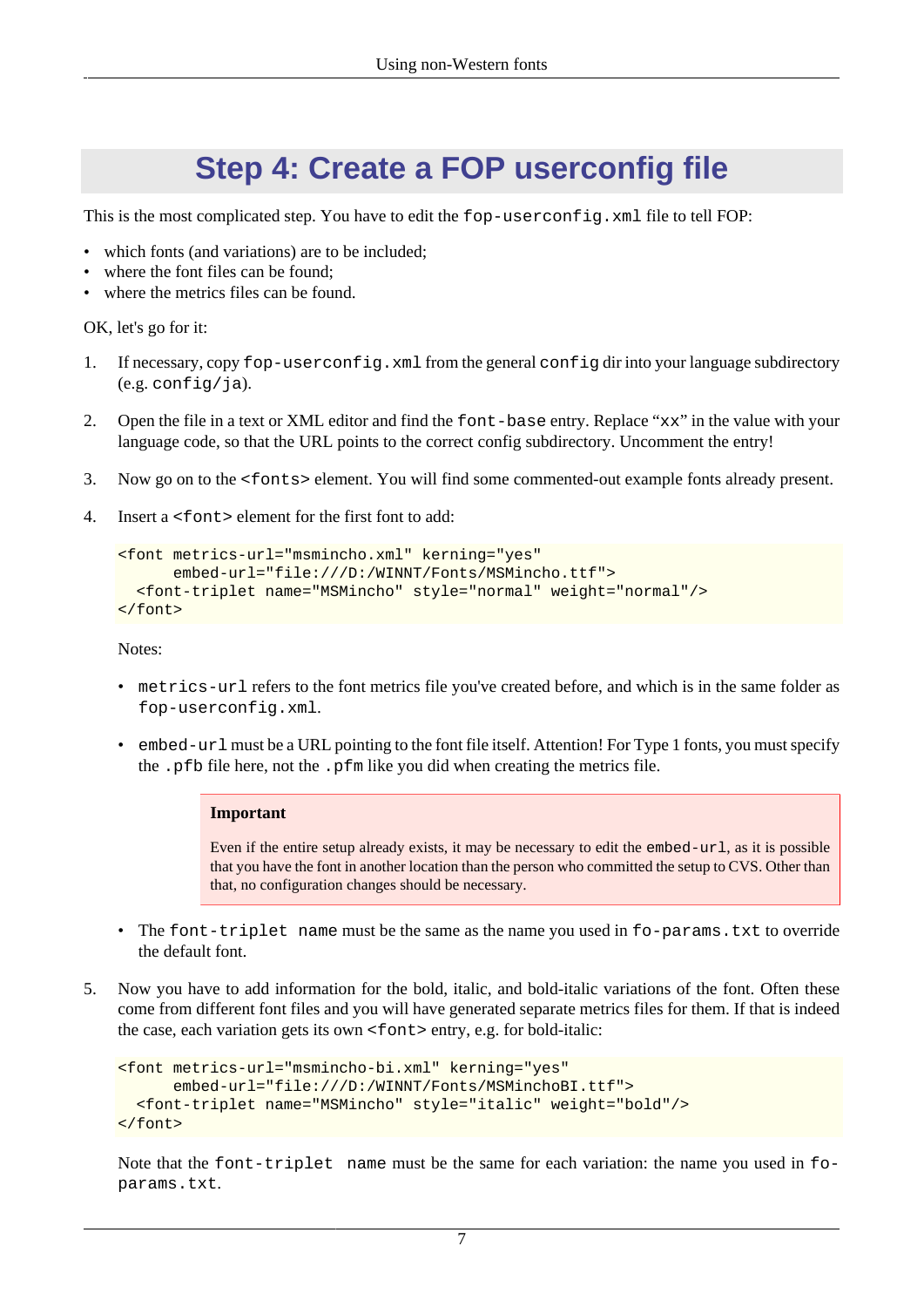Sometimes there are no bold or italic variations of a font. In that case you must "fake it", because the intermediate .fo file does specify these variations in places, and if they don't seem to exist you'll get the dreaded ### #### ## in the PDF again. For every non-existing variation, add a <font-triplet> element to the variation that should be used instead:

```
<font metrics-url="msmincho.xml" kerning="yes"
       embed-url="file:///D:/WINNT/Fonts/MSMincho.ttf">
   <font-triplet name="MSMincho" style="normal" weight="normal"/>
   <font-triplet name="MSMincho" style="italic" weight="normal"/>
</font>
```
If neither bold nor italic exist, you'll end up with four <font-triplet> children in the <font> element.

6. Repeat items 4 and 5 for every font family you've added to  $f_{\text{o}}$ -params.txt.

If everything has gone right, you should now be able to generate PDFs in your language.

#### **Important**

The older FOP userconfig files (which we used until February 2020) don't have the right format for our current FOP version (2.4 or higher). If FOP complains about this, do a git update. If the format still isn't right, look in config/fop-userconfig.xml and give your localised userconfig file the same structure.

### <span id="page-7-0"></span>**Step 5: Build the PDF and commit your work**

To put your configuration to the test, build a PDF in your language, e.g.:

gradlew docbookPdf --docId=qsg15-ru --language=ru

Inspect the result carefully. If you find any "### #### ##" spots in the document, the location may give you a clue as to what went wrong:

- If they are in the titles, you probably forgot to override the title.font.family in fo-params.txt and/or to add the bold or bold-italic variations in fop-userconfig.xml.
- If they occur in some places in the body text, you may have forgotten to replace the monospace.font.family.
- If the document mostly consists of "#"s but the titles are OK, chances are that you didn't supply a body.font.family (this should make you feel *really* silly!)
- If the pound signs are in isolated places, maybe you have to override the Symbol and/or Dingbat families after all.

Comparing your PDF to the English original may also help to find the cause of the problem. And of course, there's always the firebird-docs list.

Once everything works fine, add and commit the following to git:

- The config/xx language subdirectory (if it's not in git yet).
- The fo-params.txt file in that subdirectory.
- Any .xml metrics files in that subdirectory.
- The fop-userconfig.xml file in that subdirectory.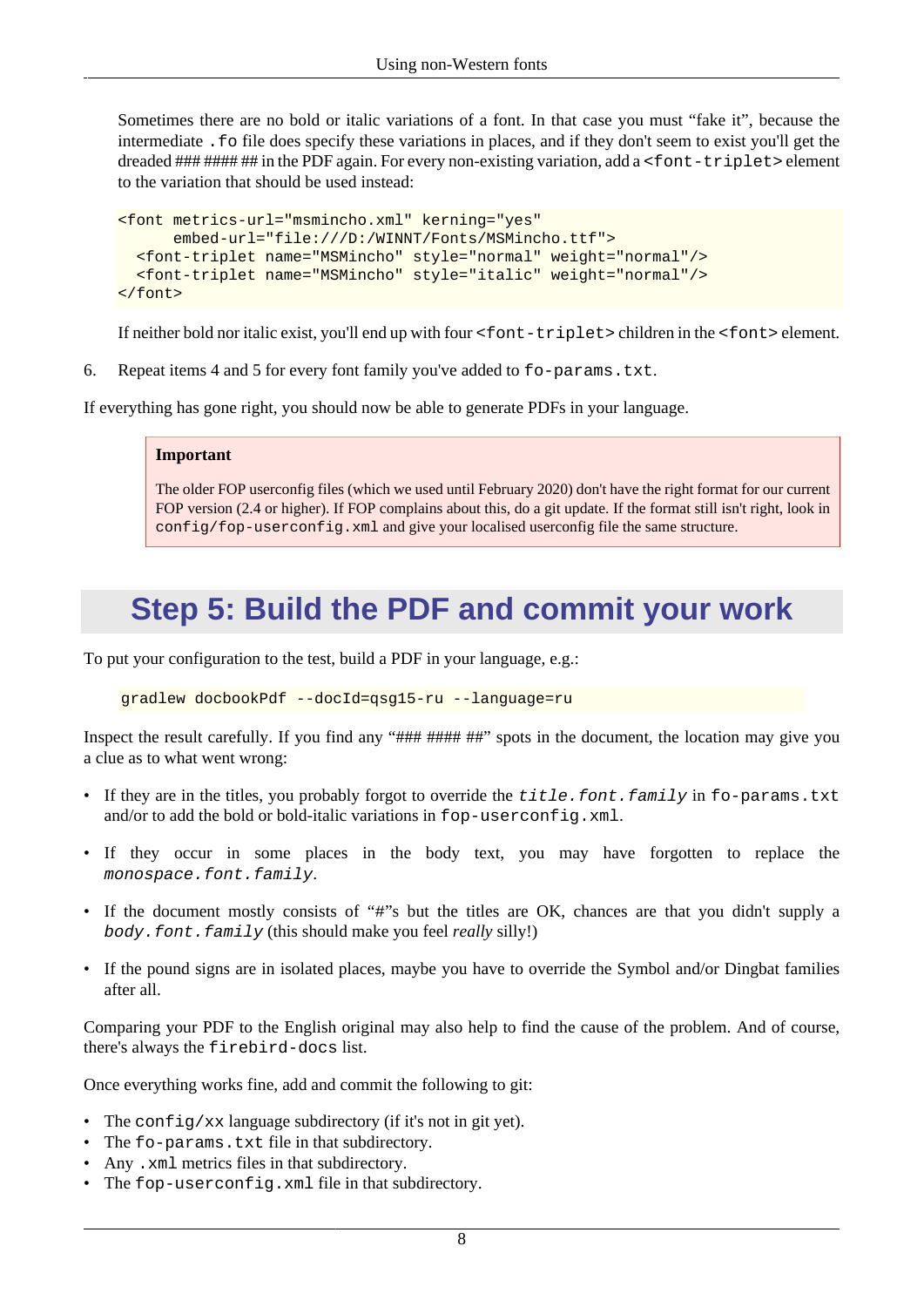<span id="page-8-0"></span>If you don't have git write access, ask a subproject member to commit your work for you, or fork the firebirddocumentation project, commit your changes on a branch and submit a pull request on GitHub.

### **Afterword**

We are still relatively new to translating Firebird docs to non-Western scripts, and I suppose we'll have to learn a lot from experience. Please post any error reports, comments and suggestions to the firebird-docs list. Good luck with your docwriting and translation efforts – it's great being on this subproject!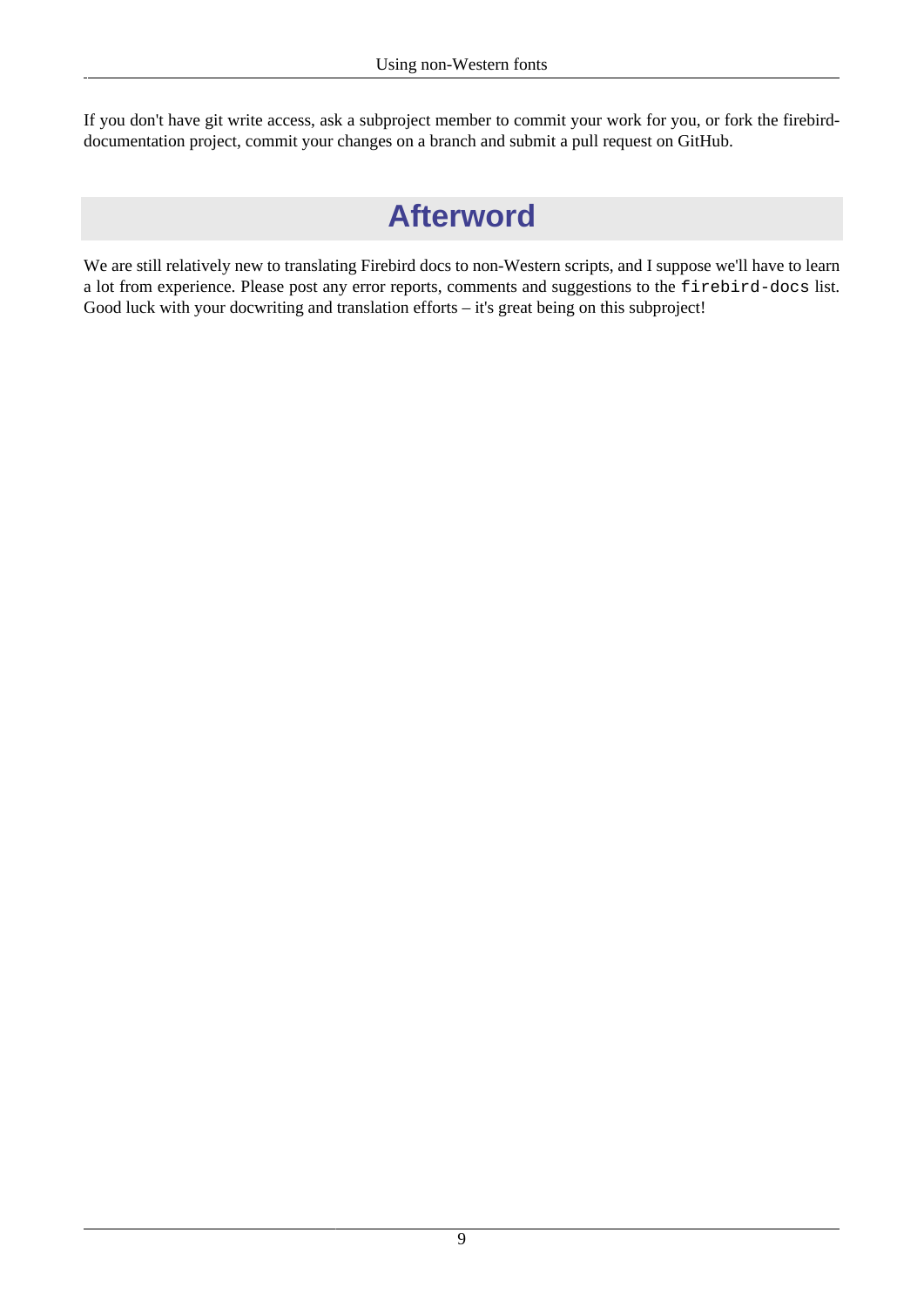## **Appendix A: Document history**

<span id="page-9-0"></span>The exact file history is recorded in the manual module in our CVS tree; see [http://sourceforge.net/cvs/?group\\_](http://sourceforge.net/cvs/?group_id=9028)  $id = 9028$ 

| <b>Revision History</b> |             |           |                                                                                                                                                                   |  |  |  |
|-------------------------|-------------|-----------|-------------------------------------------------------------------------------------------------------------------------------------------------------------------|--|--|--|
| 0.1                     | 22 Dec 2005 | <b>PV</b> | First edition.                                                                                                                                                    |  |  |  |
| 0.1.1                   | 23 Dec 2005 | <b>PV</b> | Small correction in Step 3 section.                                                                                                                               |  |  |  |
| 0.1.2                   | 24 Dec 2005 | <b>PV</b> | Removed incorrect font name requirement; added notice about editing<br>embed-file URL.                                                                            |  |  |  |
| 0.1.3                   | 25 Jan 2007 | <b>PV</b> | How the PDF is created: Removed a few words from the last sentence,<br>just above the steps table.                                                                |  |  |  |
| 1.0                     | 18 Apr 2007 | <b>PV</b> | Create metrics files and Create a FOP userconfig file: Brought up to<br>date with FOP 0.93.<br>Afterword: Changed wording. We're not complete newbies anymore :-) |  |  |  |
| 1.1                     | 7 Mar 2020  | <b>MR</b> | Updated instructions for use with the Gradle build and update to FOP<br>2.4.                                                                                      |  |  |  |